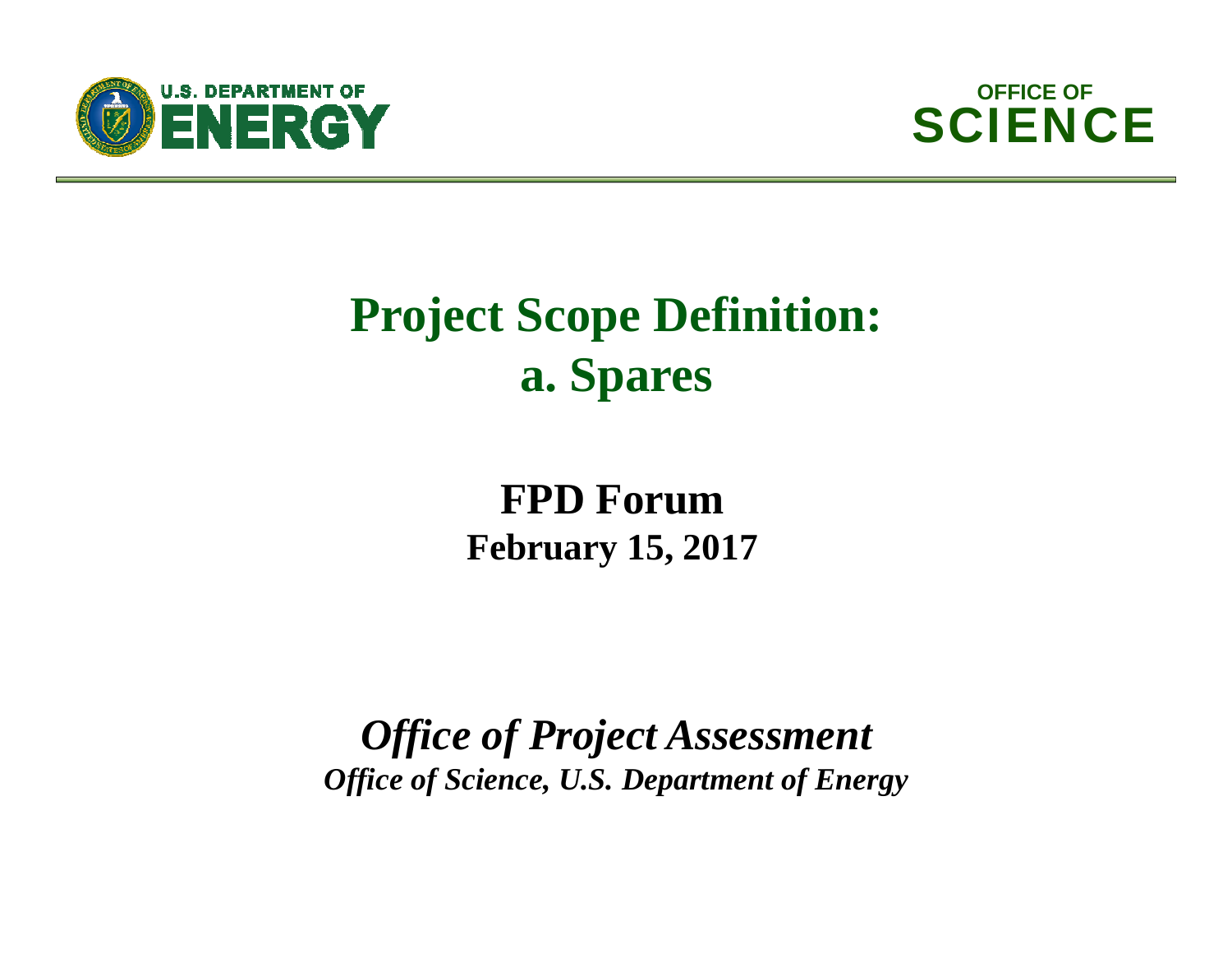



In recent months, OPA has held discussions to ensure consistent guidance for the broad topic of **project scope definition**. The following subtopics have been raised:

- Scope Definition
- Baselining to Threshold KPPs or Objective KPPs
- Definition of "fully functional"
- Change Control
- **Spares**
- Scope enhancements post CD-2
- Verification of KPPs being satisfied
- Declaring project completion
- Funds remaining post CD-4

Spares was chosen for 2 reasons:

- 1) Significant interest during OPA internal discussions
- 2) SC Programs requesting guidance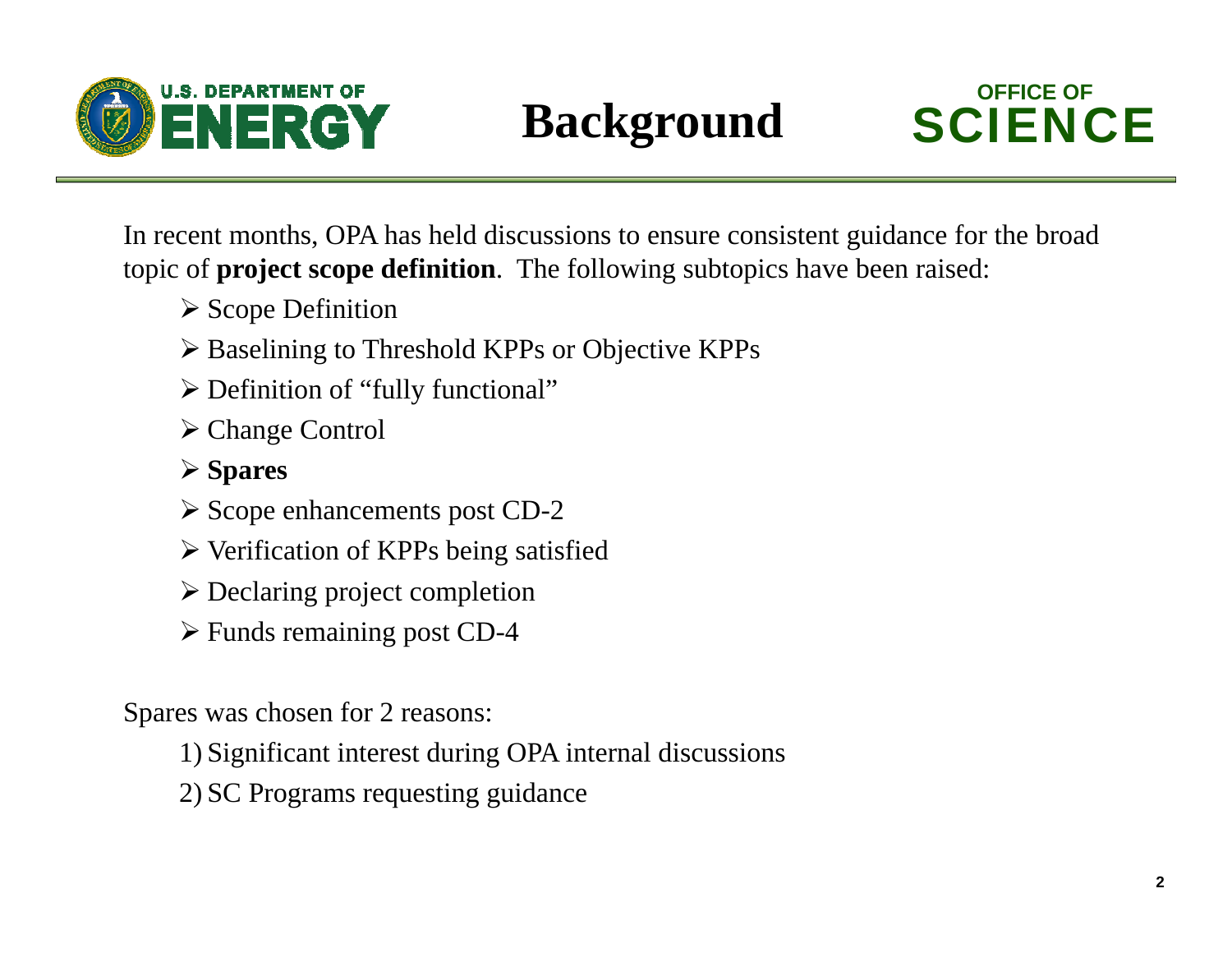

## **Outline**



- $\triangleright$  Overview
- > High-level Guidance
- **≻ Spares Plan**
- **≻ Selecting Spares**
- Spare Classification
- Lifetime of a facility/equipment
- Limitations
- $\triangleright$  Accounting
- $\triangleright$  Critical Decisions
- $\triangleright$  Summary
- Discussion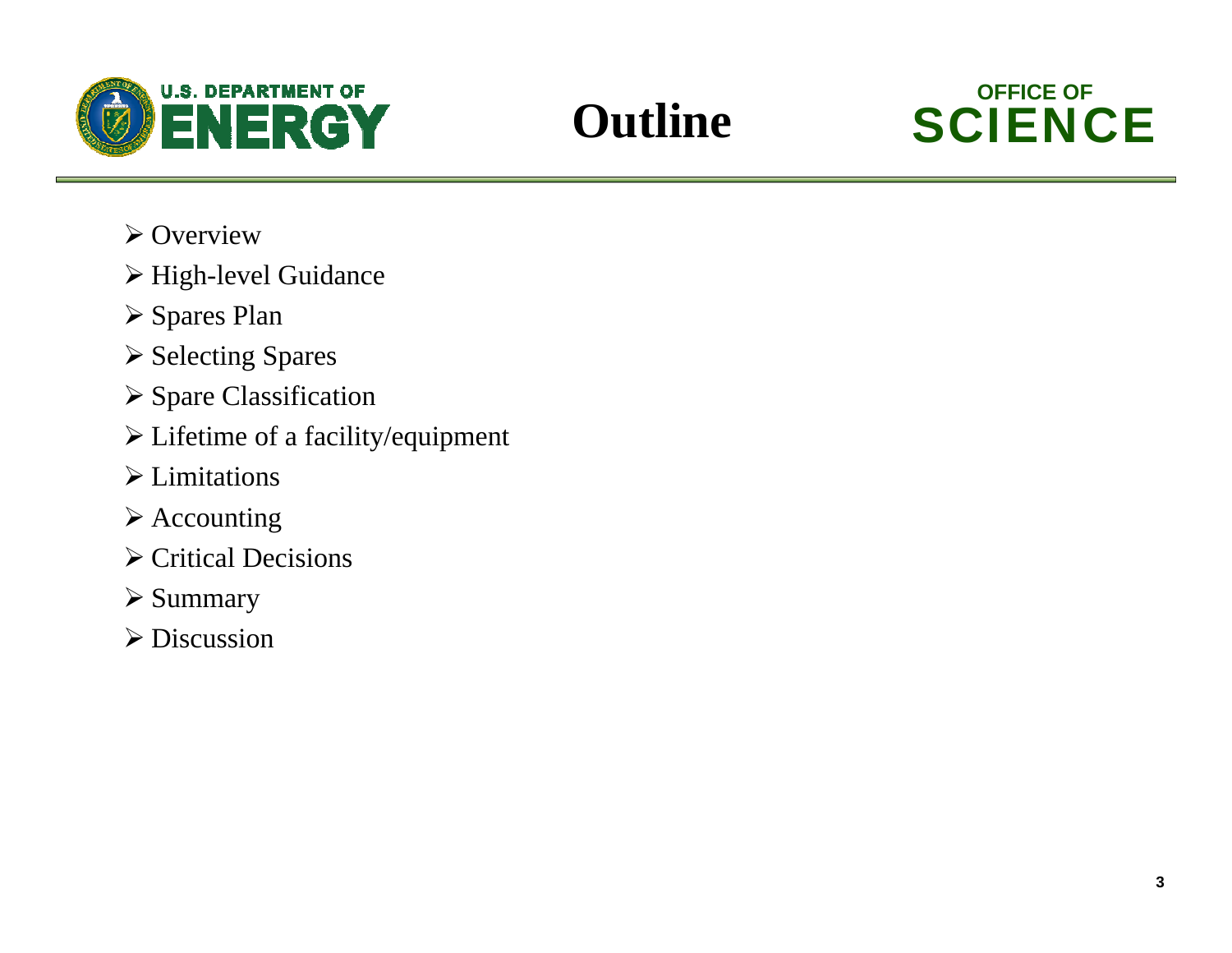



**Objective:** To provide guidance for spares with the use of project funds.

- The following personnel were consulted:
	- OPA staff
	- Program managers
	- Federal project directors
	- M&O project managers
	- SC budget
	- **DOE Office of the Chief Financial Officer**
- This should not inhibit a project/program from considering other options and creative legal solutions.
- Questions and discussion are highly encouraged
- This presentation will be updated posted on the OPA webpage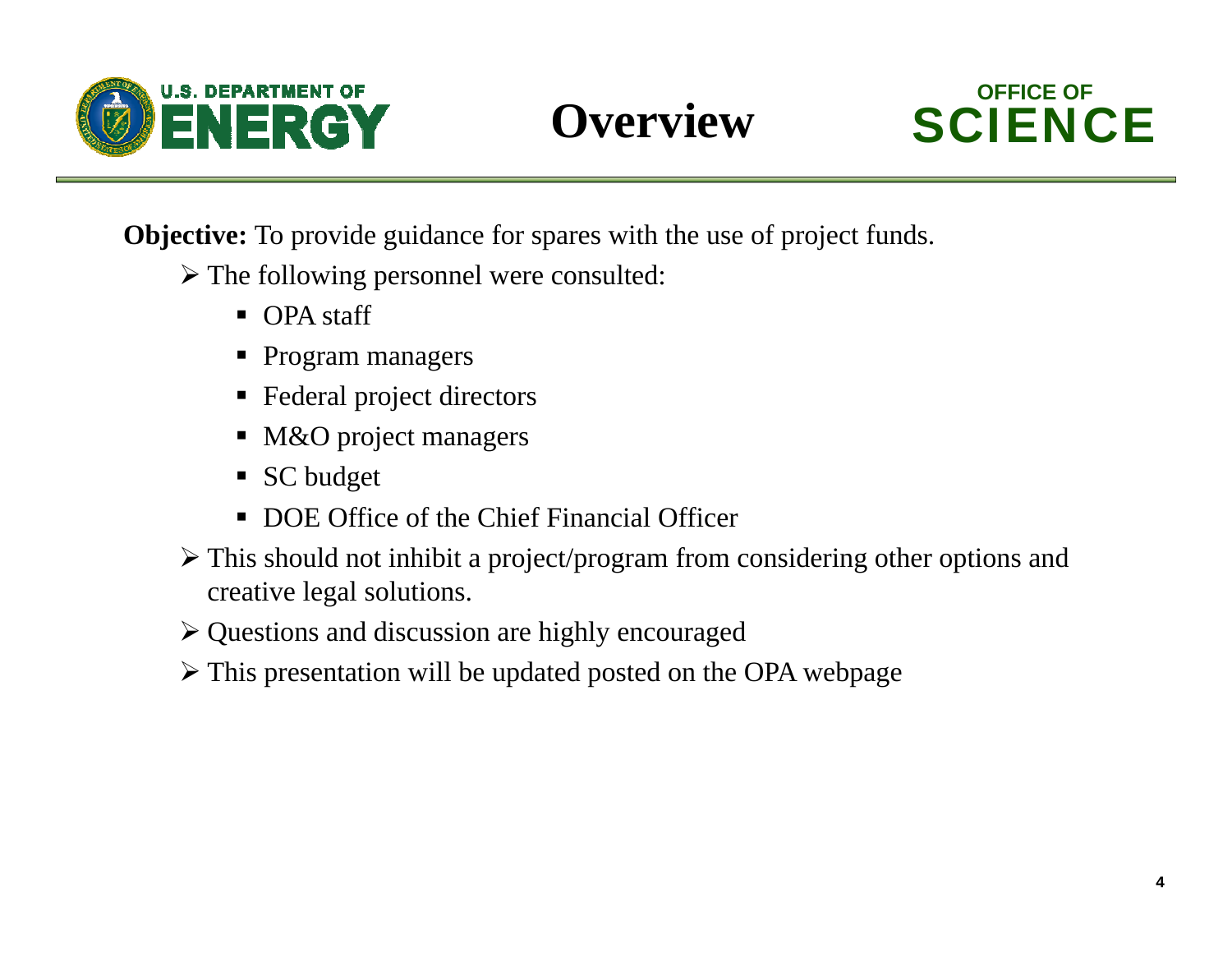

**Spare:** is a consumable or unique component that is necessary during fabrication, construction, commissioning, start up, and operations.

OPA suggests the following for spares purchased with project funds:

- Consider if a **spares plan** is beneficial
- Ensure spares are **reasonable and justifiable**
	- Not intended to create an inventory
- Ensure there are **sufficient spares for commissioning, start-up, and early ops**.
- **Prioritize spares by criticality and risk**
- Use the **appropriate funding** (i.e. TEC or OPC) to purchase spares (or operation funds)
- Associated funds should be committed by CD-4.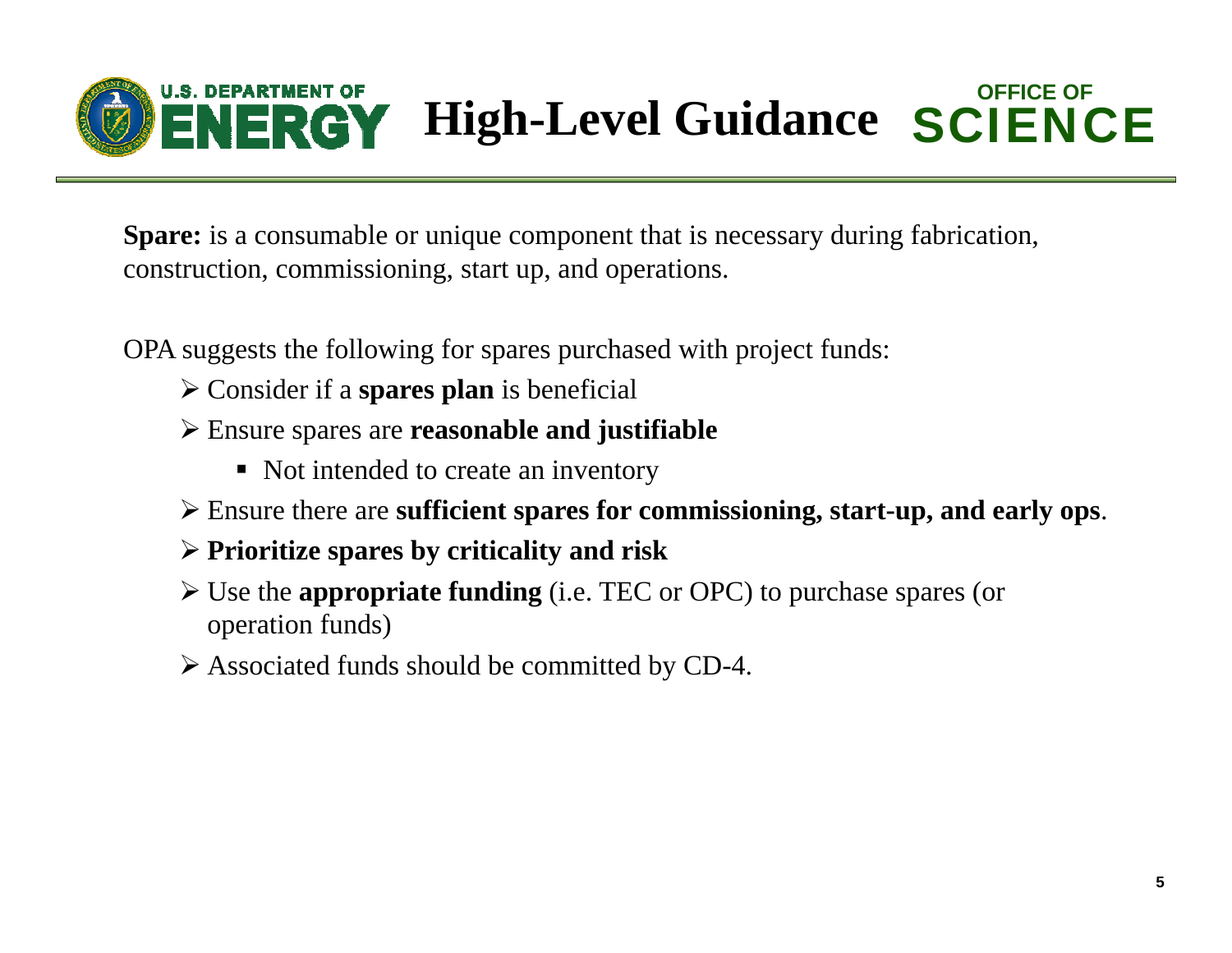

**Spares Plan** (1 of 3)



- $\triangleright$  Is a summary of how the project team will handle spares
- An agreement between the program, project team, and host institution regarding the expectations for the project (maybe operations too)
- $\triangleright$  The decision to develop a plan is independent of TPC (program discretion)
- Alternative documents maybe be sufficient
	- Key assumptions document
	- **Transition to operations**
	- $\blacksquare$  MOU
- The level of detail should be dependent on
	- **Project type (e.g. detector upgrade vs new accelerator)**
	- Project complexity
	- Number of spares considered
	- Project size

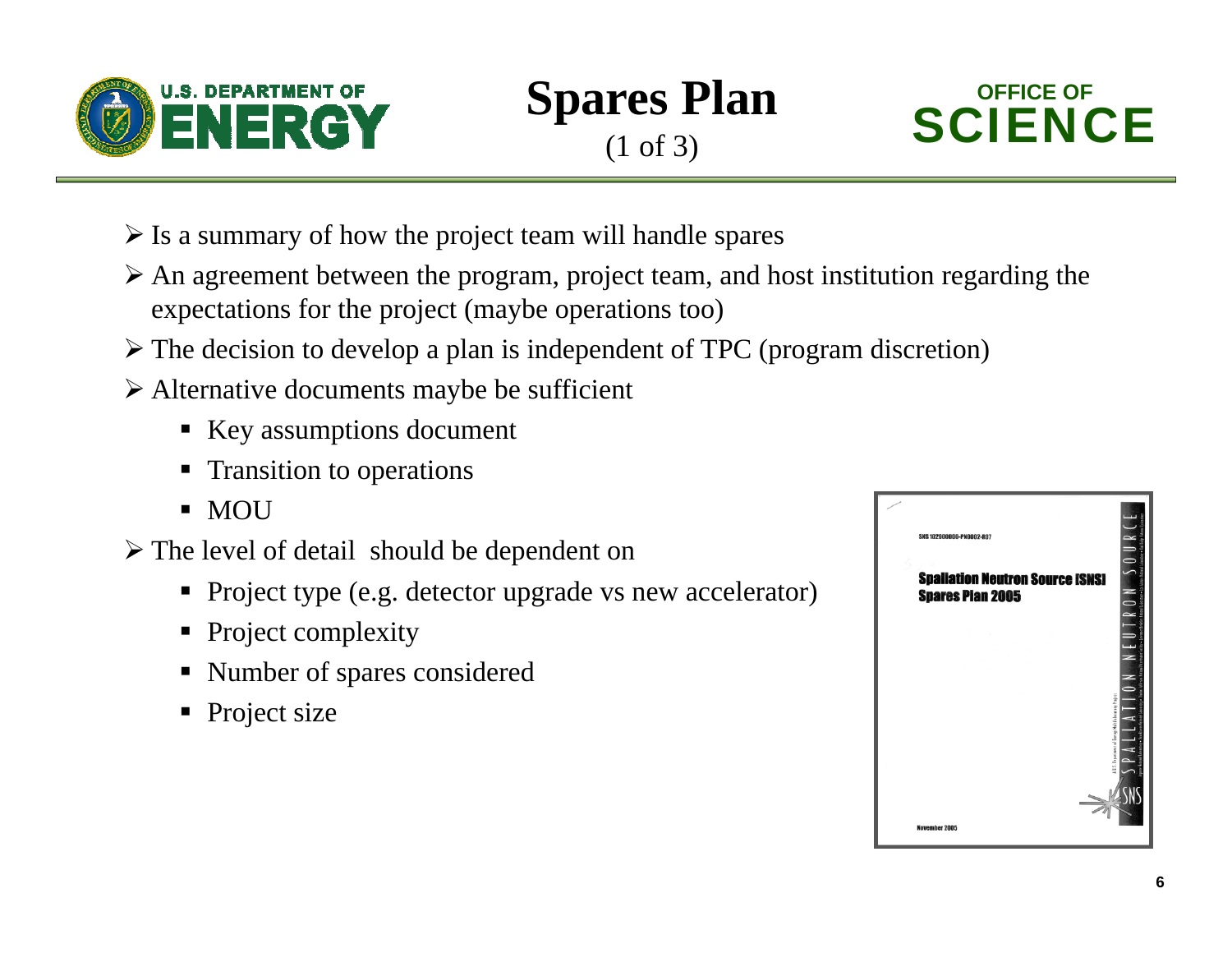

**Spares Plan** (2 of 3)



- $\triangleright$  The plan should justify:
	- Why spares need to be purchased (consumable, unique, etc.)
	- When to purchase (decision dates)
	- Rational for how spares will be prioritized and selected

 $\triangleright$  The plan should identify:

- **Spares purchased as base scope vs. contingency**
- **Funding source** 
	- o TEC vs OPC funds
	- o Purchased off-project with operation funds (power supplies)
- $\triangleright$  The plan should (general):
	- Allow for flexibility (e.g. scope enhancements, number of spares, etc.)
	- Be a living document
	- Minimize creating duplicate information (i.e. PEP, Trans to Ops., etc.)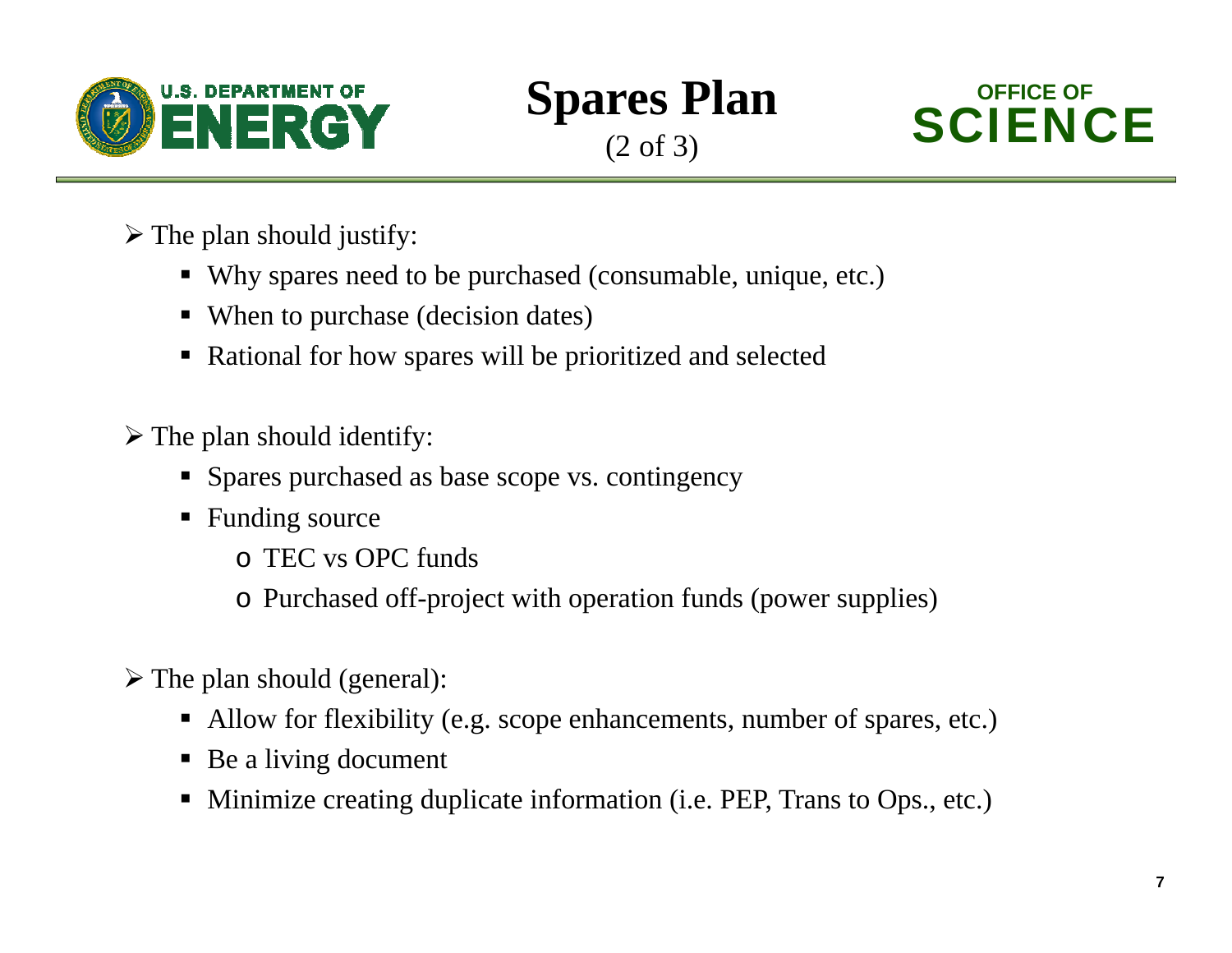





- Consider identifying:
	- Selection process
	- Change Control process
	- Roles and Responsibilities
		- o Program
		- o FPD
		- o Host Institution
	- **I** Identifying ownership of spares
- $\triangleright$  Consider summarizing:
	- Verification and testing requirements
	- Contractual strategies on:
		- o How to down select vendors
		- o Transition vendors from prototyping to production components to spare components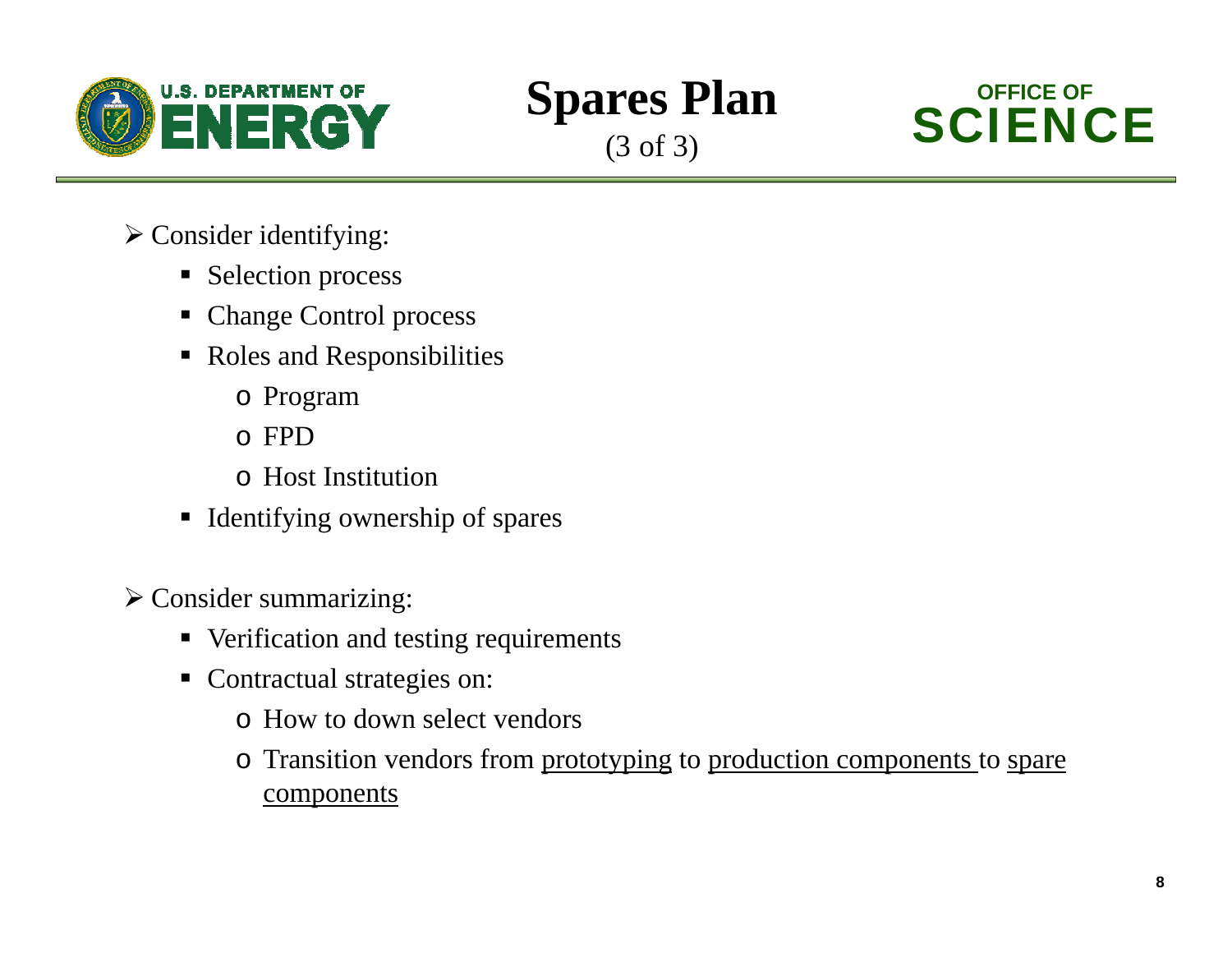





Prioritize spares based on

- Risk (e.g. infant mortality, radiation effects, downtime, etc.)
- Criticality (e.g. unique single point of failure)
- ► Conduct a <u>bottom-up risk assessment.</u>

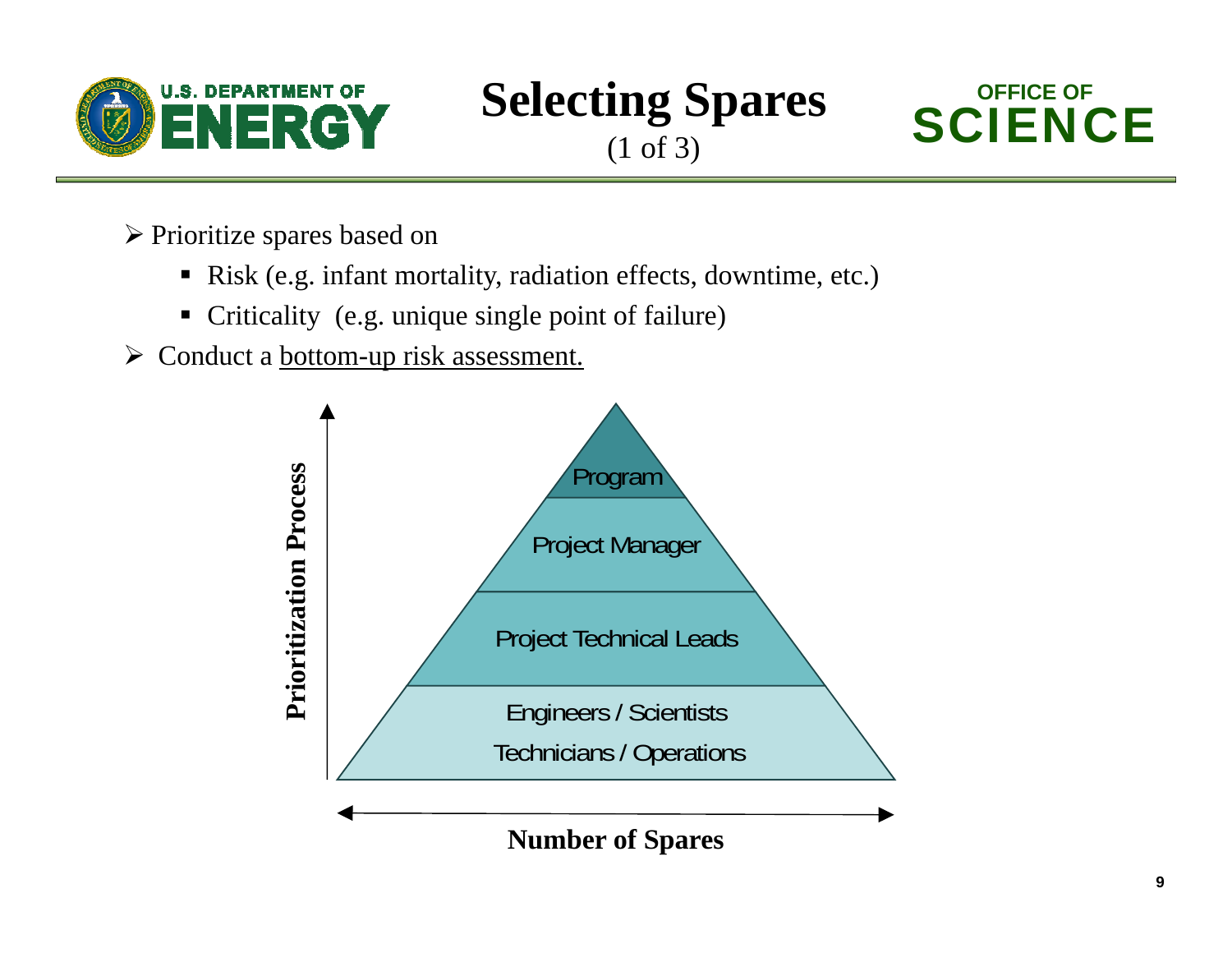





Consider:

- **Practices regarding spares of a host institution**
- Spares needed to achieve CD-4
- Cost and time needed to acquire spares
	- o Recreation of a production line
	- o Lead time to purchase during operations (especially in the first year of ops)
- Availability of spares in the future
	- o Unique component (detector parts for STAR @ RHIC, built in 2000)
	- o Change in technology in the future (NSLS-II)
- Lifecycle (e.g. prototyping, component verifications/validation testing, commissioning, operations, etc.)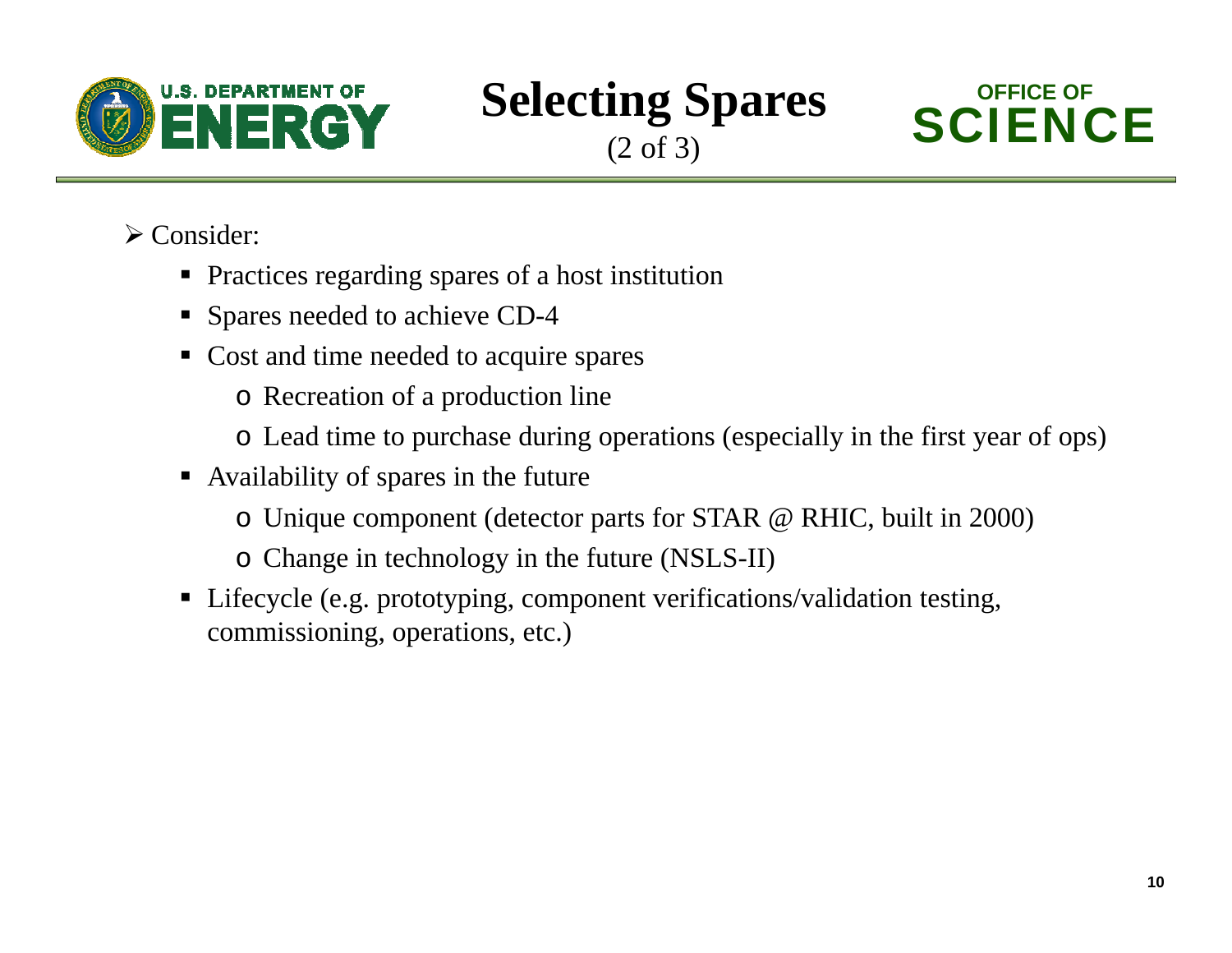





### **Questions to consider:**

- Will there be a knowledge loss in the future on how to fabricate the spare?
- What is the cost of a spare on-project vs. cost of downtime (including lost research)?
- Are economies of scale realized by purchasing on-project vs. later during operations?
- $\triangleright$  Is the importance of batch uniformity important (example: NOvA 2% additional PVC extrusions )?
- $\triangleright$  Is there a risk that technology evolution and compatibility will affect the ability to acquire a replacement in the future?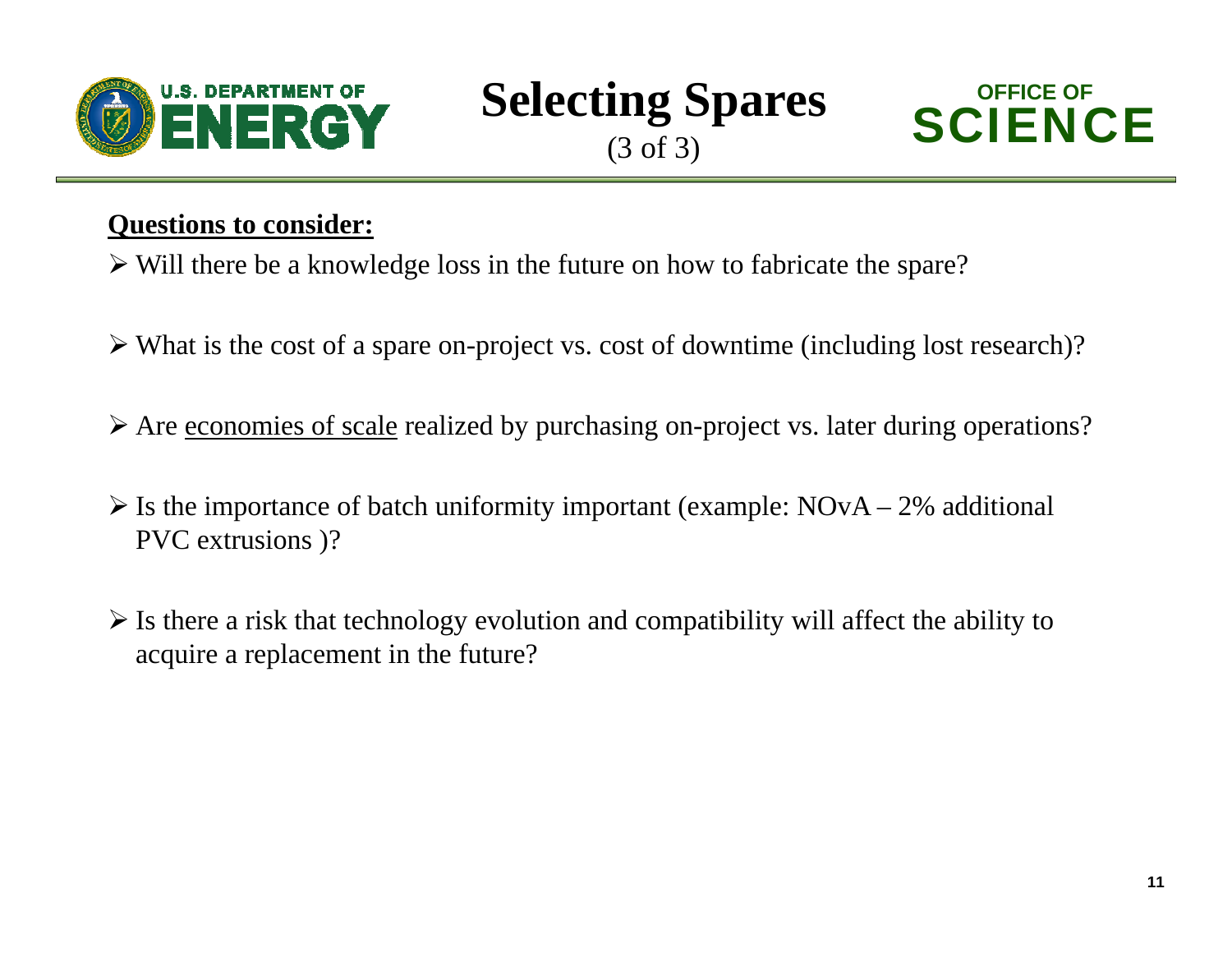



**Project Spare:** Is required <u>on-project</u>, including start-up and commissioning.

- Expect to fail or reach end of design life prior to CD-4
- $\triangleright$  High rate infant mortality (e.g. HFT ladders, which lost ~10%)
- Likely to not meet spec during installation (e.g. electronic boards)
- "Waste Spares" (i.e. require over production)

## **Examples:**

- LSST: sensors that don't meet the highest spec.
- NOvA: Ceramic tubes inside kicker magnets
- NOvA: purchase extra suction cups for a modular lifting structure
- Components for tooling and fixtures needed for production
- Beam instrumentation for alignment monitoring
- **DOE G. 430.1-1:** "initial spares"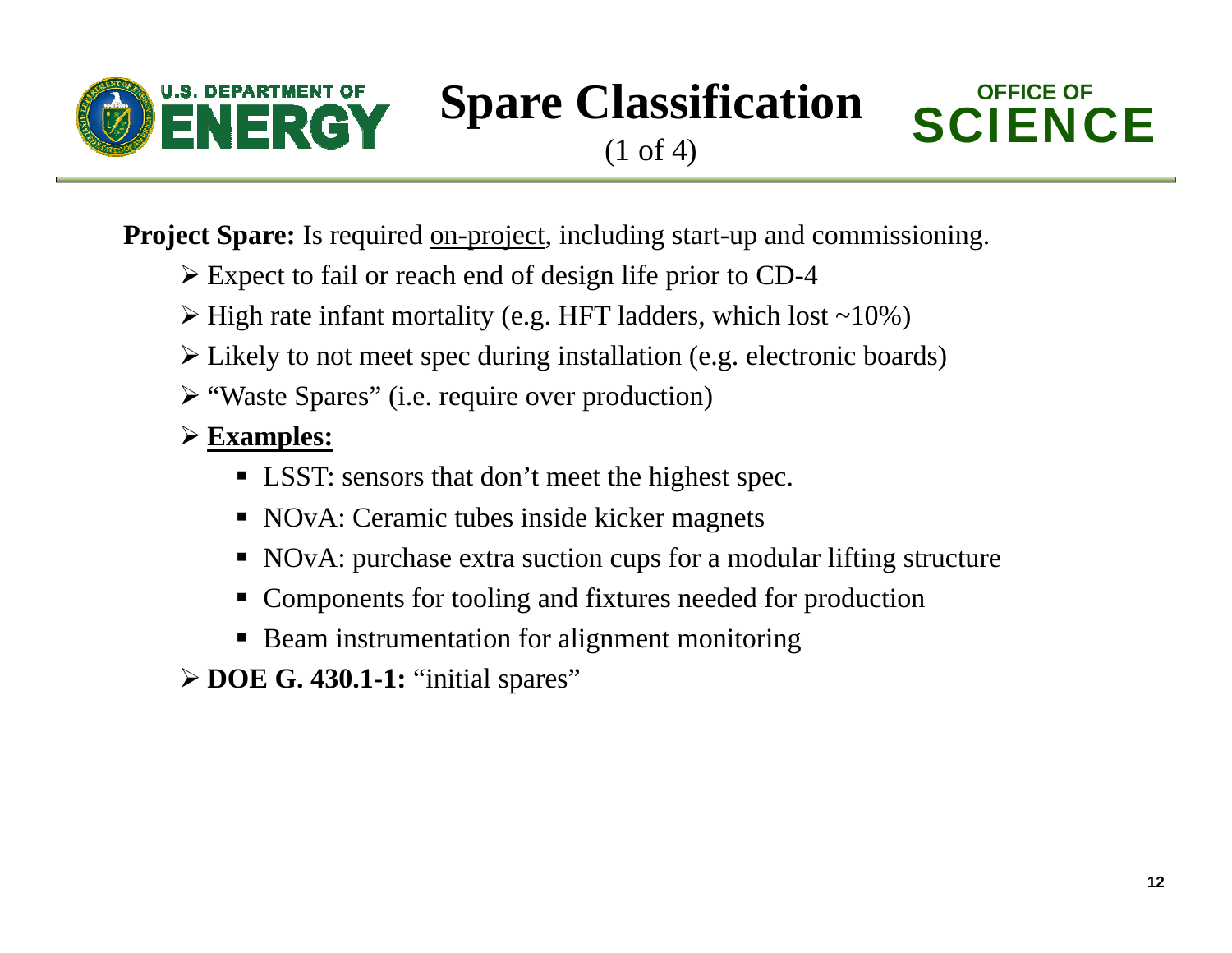

**Spare Classification** 



**Critical Spare:** Is a unique component that does not require routine replacement during operations, but is necessary to be in stock for continuity of operations.

- $\triangleright$  Single point of failure
- $\triangleright$  Not available in the future
- $\triangleright$  Not a consumable
- Often a economical justification (see "economical spare")
- Unique component (e.g. requires a special production line)
- $\triangleright$  Justifiable use of contingency
- "Special Process Spares" (e.g. sc accelerator magnet)

## **Examples:**

- Accelerator magnets
- NOvA Accelerator RF cavity.
- **Transformer: 13KV to 480V**
- Internet search: "Special Process Spare" (FermiLab Doc #: 12.PM-002.DT-02)

**DOE G. 430.1-1**: "spares parts inventory"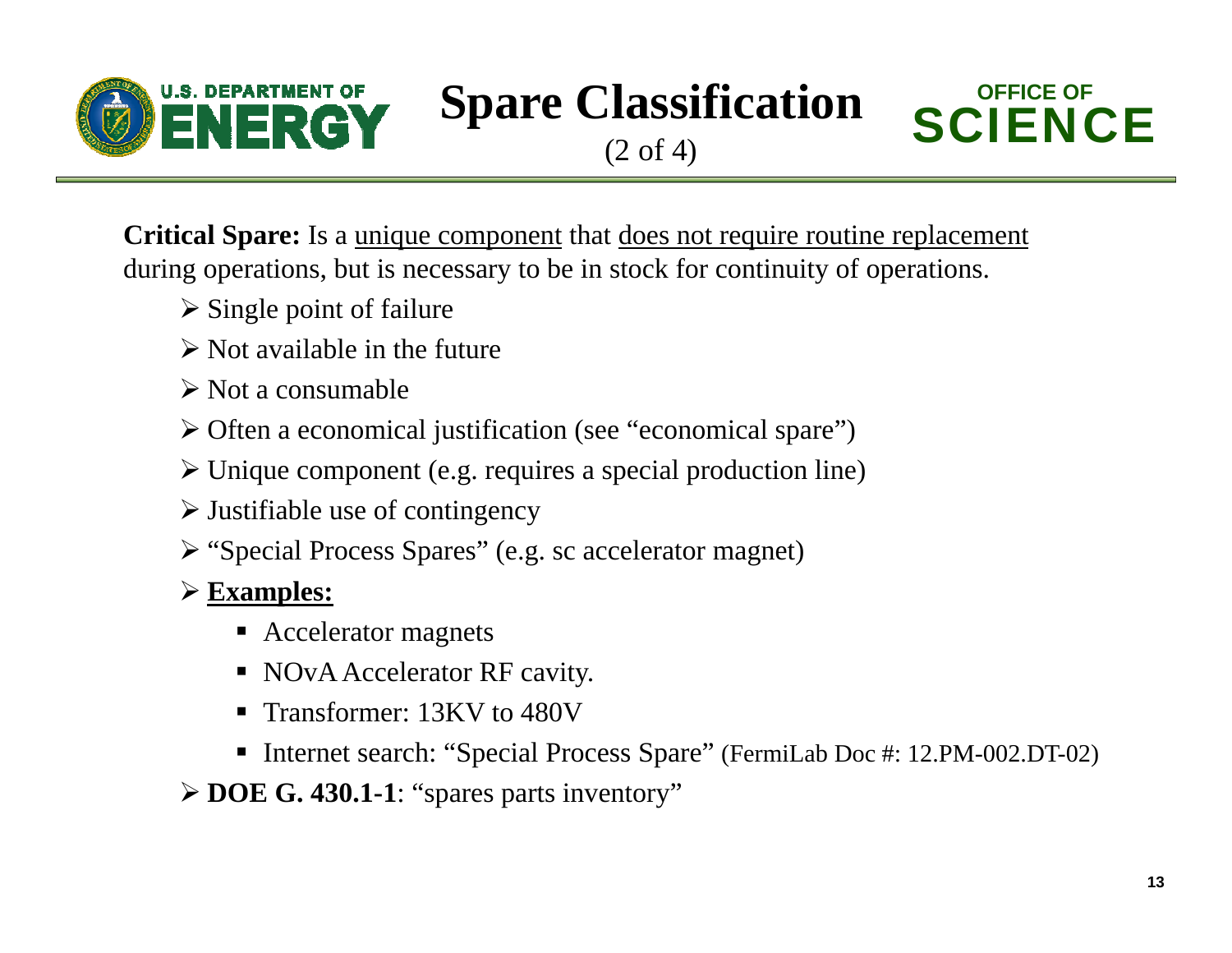

**Spare Classification** 



**Operational Spare:** Is <u>routinely replaced post-project</u> as a part of early operations and regular maintenance during operations:

- $\triangleright$  High rate of failure
- $\triangleright$  Have a limited design life
- $\triangleright$  Not required for project completion
- $\triangleright$  Not a project requirement, but a limited amount can be purchased with contingency

## **Examples:**

 LBNF - "Horns" focus particles in a high radiation environment and require replacement every 6 months. (Similar: HFT with PXL)

**DOE G. 430.1-1:** "spares parts inventory"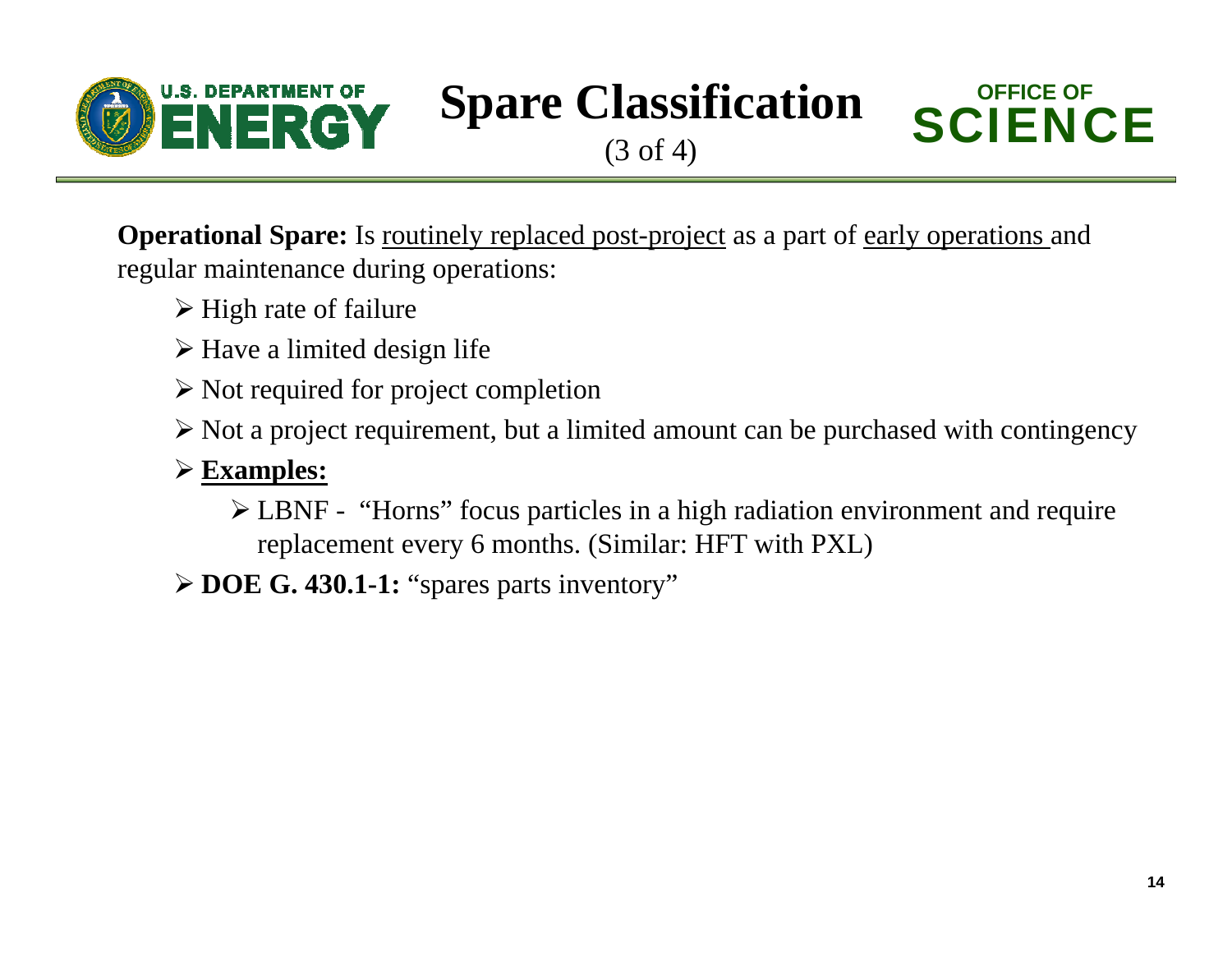

**Spare Classification** 



**Economical Spare:** Is economically justifiable to purchase with project spares or operational spares due to economies of scale, future costs, etc.

- **▶ Batch uniformity** 
	- **Precision over accuracy**
- **► Production overages** 
	- High failure rate
	- Costs (increase QA cost for a small batch)
	- Unique component (saves production cost in future)
- Unknown infant mortality
- $\triangleright$  These fit into any of the other definitions of spares
- **Examples:**
	- Conventional construction ceramic tiles
- **DOE G. 430.1-1**: "spares parts inventory"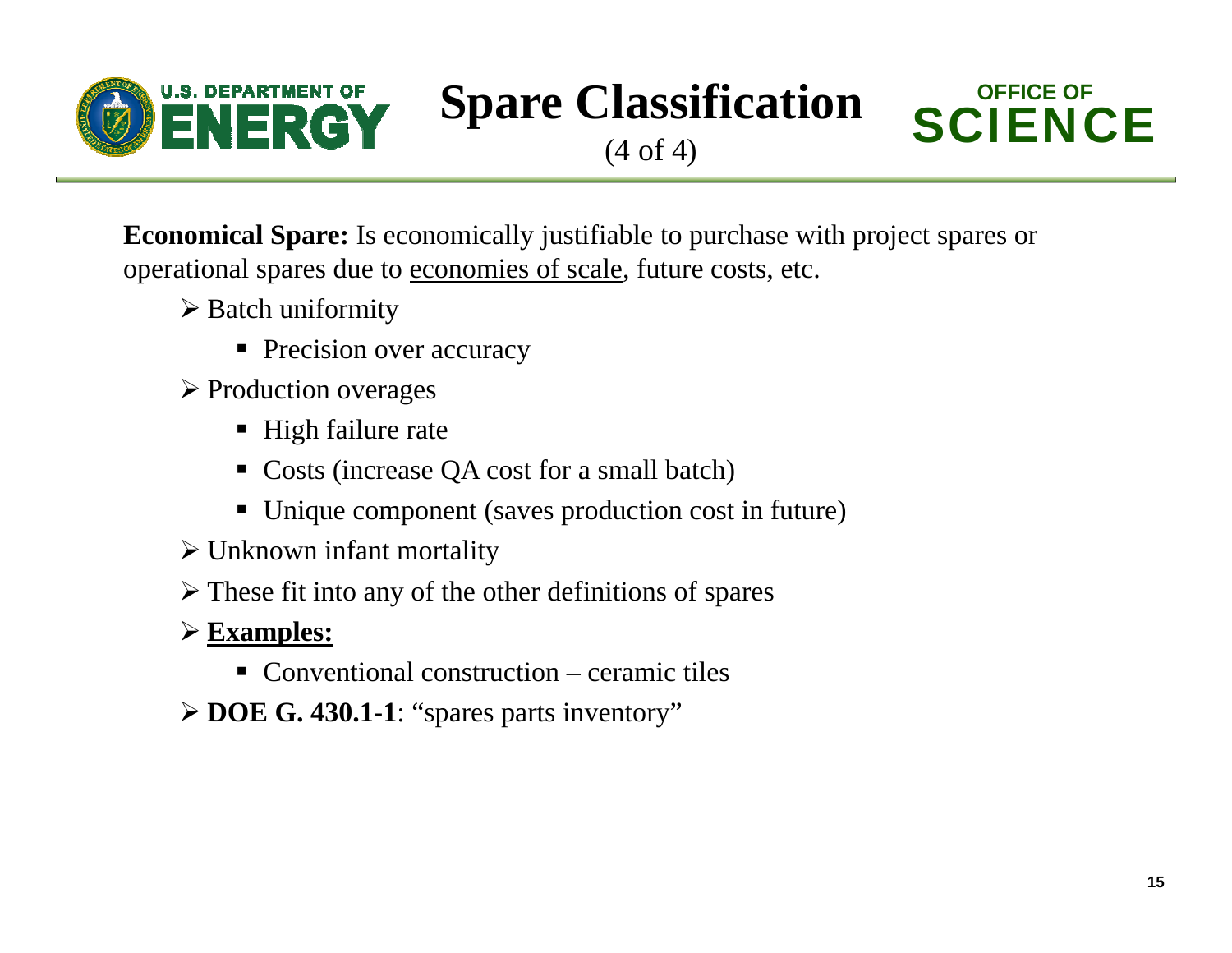#### **LifetimeU.S. DEPARTMENT OF OFFICE OFSCIENCE of a facility/equipment**



**Time**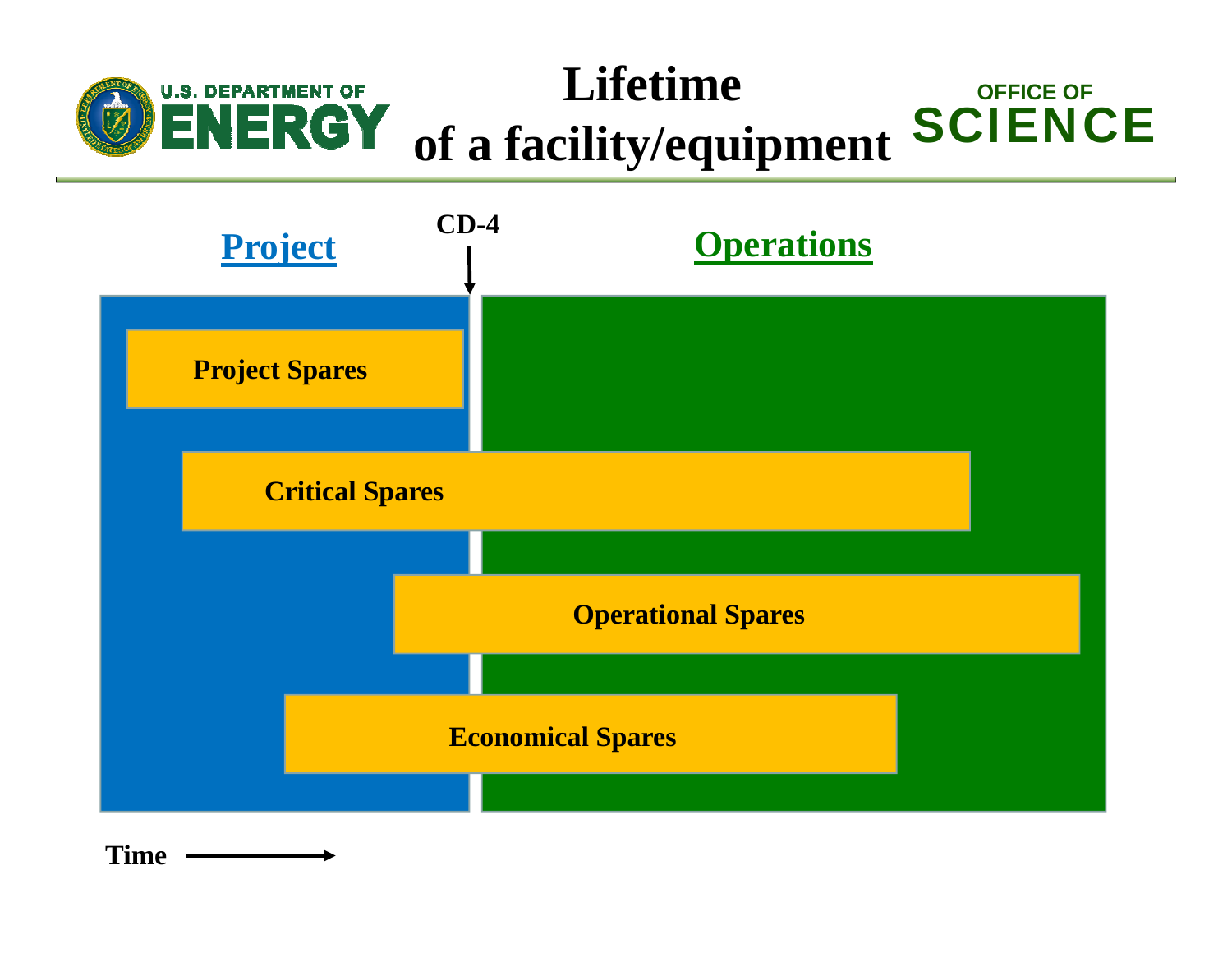



**Guidance:** OPA can not find any legal limitation regarding the purchasing of spares with project dollars; however, ensure the use of appropriate funds (slide:18-19) and the spares are reasonable and justifiable. Be aware of the following:

- **CD-4:** A Spare purchased with project funds should be **committed by CD-4.** 
	- Note:
		- Delivery and acceptance of spares is the decision of the Program
		- Spares can be justified as a project closeout activity (See Backup Slide 24)
		- The associated TEC funds can be reallocated to OPC, Operating Expense, or Operations up to \$5M or 10% of the total TEC, whichever is lower. (See Backup Slide 25).

 **Accounting:** ensure the appropriate funds (TEC or OPC or operations) are used (slides:18-19)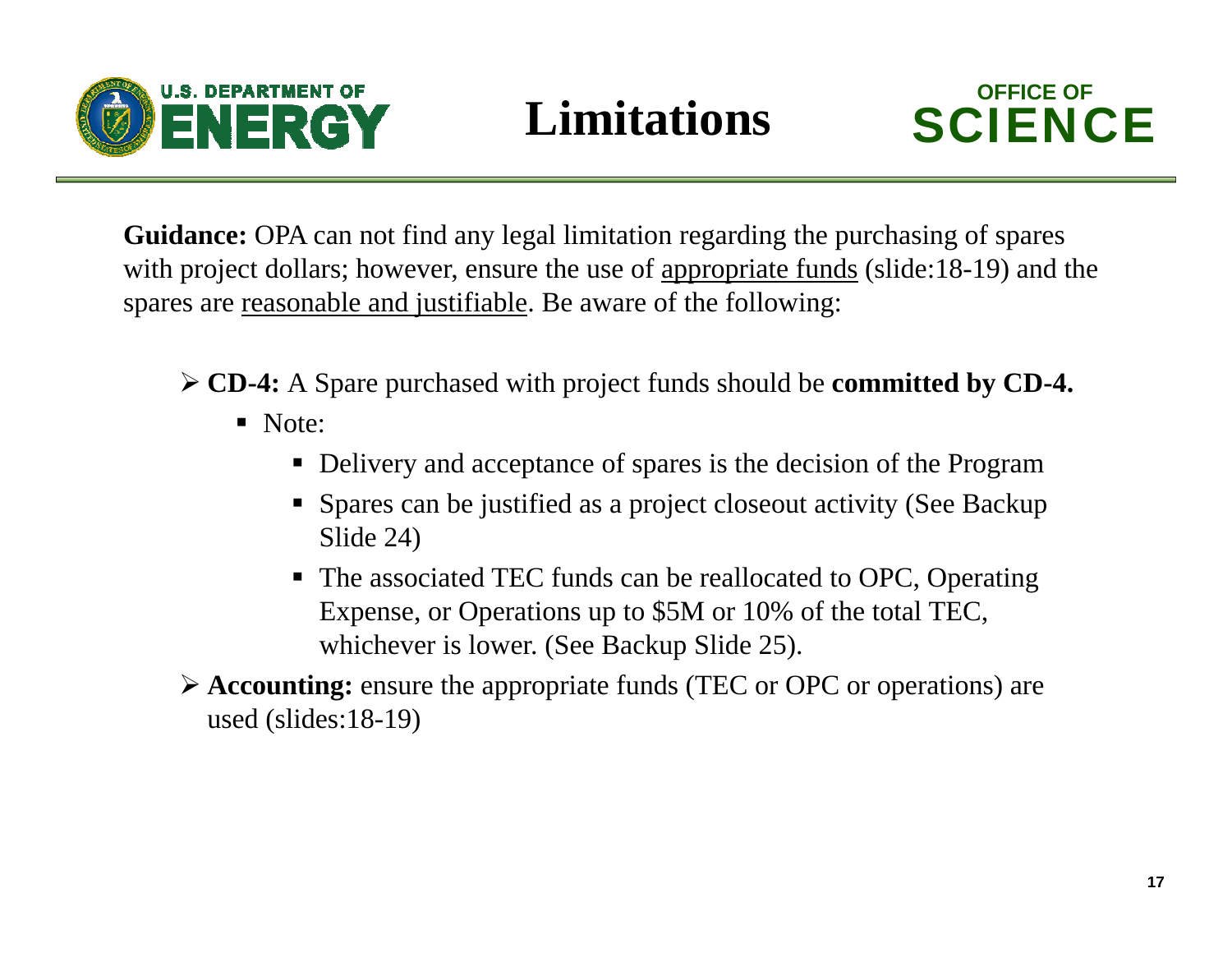





**Question:** Should spares be purchased with TEC or OPC dollars?

**Answer:** OPC funds is ideal since reprogramming is allowed; however, if it a spare is used on project (i.e. placed into service\*) then TEC is required.

## **Total Estimate of Cost (TEC)**

- Project Spares (i.e. "initial spares")
- Components placed into service
- Prototypes converted and placed into service
- $\triangleright$  Include cost of installation

### **Other Project Costs (OPC)**

Operational, Critical, and Economical spares (i.e. "spare parts inventory")

- unless placed into service
- **≻** Prototypes
- R&D
- Commissioning and start-up

*\*See DOE Financial Management Handbook, Chapter 10 Accounting for Property, Plant, and Equipment (PP&E), Page 10-21.*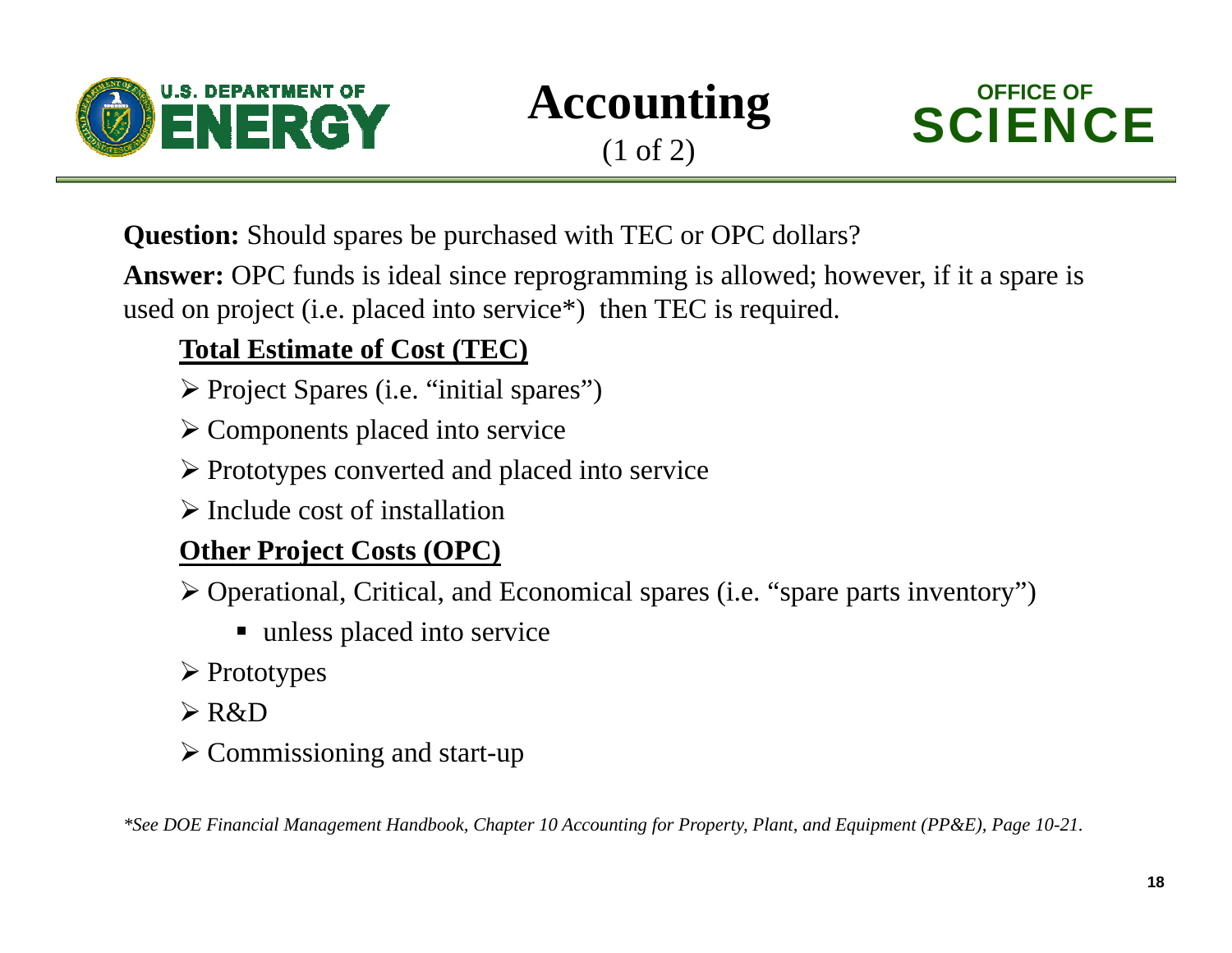



(2 of 2)





 $6 - 10$ 

**DOE G 430.1-1**  $03 - 28 - 97$ 

#### TABLE 6-1

#### TPC AND TEC GUIDANCE AND CLARIFICATION INCLUSION OF DETAILED ACTIVITIES IN TPC AND/OR TEC

| <b>ACTIVITY</b>                                          |                         | <b>TPC</b> |        |    |                         |  |
|----------------------------------------------------------|-------------------------|------------|--------|----|-------------------------|--|
|                                                          |                         | <b>TEC</b> |        |    |                         |  |
|                                                          | OPC                     | ED&I       | P<br>м | CМ | $_{\rm CC}$             |  |
| Quality Control (QC) Inspection<br>T.                    |                         |            | х      | х  | X                       |  |
| U. Inspection and Acceptance                             |                         | х          |        | х  |                         |  |
| V. Negotiations of Fixed Price Contract Changes          |                         |            | х      | х  |                         |  |
| W. Trips to Vendor/Fabricators                           |                         | Х          | X      | Х  | x                       |  |
| X. Procurement Coordination                              |                         |            | X      | Х  | х                       |  |
| Y. Equipment/Hardware Cost                               |                         |            |        | х  | х                       |  |
| Z. Material Procurement Rate                             |                         |            |        | х  | х                       |  |
| AA. Initial Office Furniture and Fixtures                |                         |            |        |    | х                       |  |
| AB. Spare Parts Inventory                                | $\overline{\mathbf{x}}$ |            |        |    |                         |  |
| AC. Installation/Alterations                             |                         |            |        |    | X                       |  |
| AD. Disposal of Mixed Waste                              |                         |            |        |    | х                       |  |
| Cost Plus Award Fee/Fixed Price Construction<br>AE.      |                         | х          |        |    | х                       |  |
| <b>Plant Forces Work</b><br>AF.                          |                         |            |        |    | х                       |  |
| AG. Initial Spares                                       |                         |            |        |    | $\overline{\mathbf{x}}$ |  |
| Safety Plan & Overview<br>AH.                            |                         |            |        | х  | х                       |  |
| AI.<br>Decontamination (exceeds normal operating levels) | x                       |            |        |    |                         |  |
| Decontamination (as removal cost)<br>AJ.                 |                         |            |        |    | x                       |  |
| AK. Surveying to Support Construction                    |                         |            | х      | х  | X                       |  |
| AL. Interest Penalties                                   |                         | x          | x      | х  | х                       |  |

 Table 6-1 from the *DOE Cost Estimating Guide, 430.1-1, Chp 6, Project Functions and Activities Definitions for Total Project Cost.*  **This has been archived.** However, the accounting rules for spares is still the standard that is used.

> **Link:** https://www.directives.doe.gov/directivesdocuments/400-series/0430.1-EGuide-1-Chp06

 The **current** DOE cost estimating guide is: DOE G 413.3-21 Chg 1, which does not include this table, but per section 6.7.2 gives the program offices the discretion for cost classification.

> **Link:** https://www.directives.doe.gov/directivesdocuments/400-series/0413.3-EGuide-21-admchg1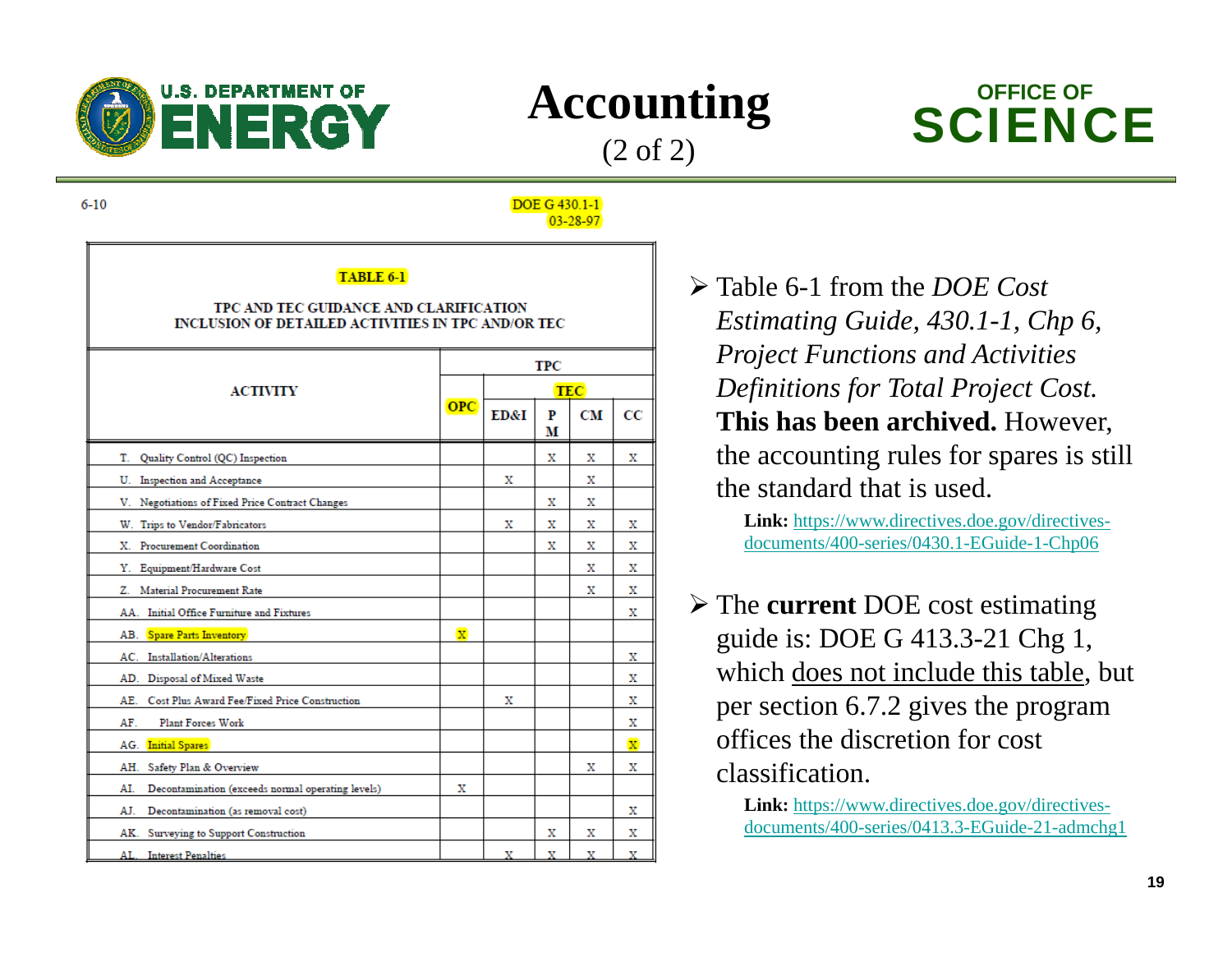

## **Critical Decisions**



### Pre-CD-2

- $\triangleright$  Begin identifying potential spares
- Contact peers for lessons learned
- $\triangleright$  Begin prioritizing spares
- $\triangleright$  Discuss with the program office

## $CD-2$

- $\triangleright$  "Must buys" are included in the baseline at CD-2
- $\triangleright$  Identify potential spares to be purchased with contingency.

## CD-3

Develop a risk-based contingency spenddown plan with costs and decision dates.

Purchase and/or refine based on a continual risk assessment.

### CD-4

Explain in the Transition to Operations Plan how spares will be used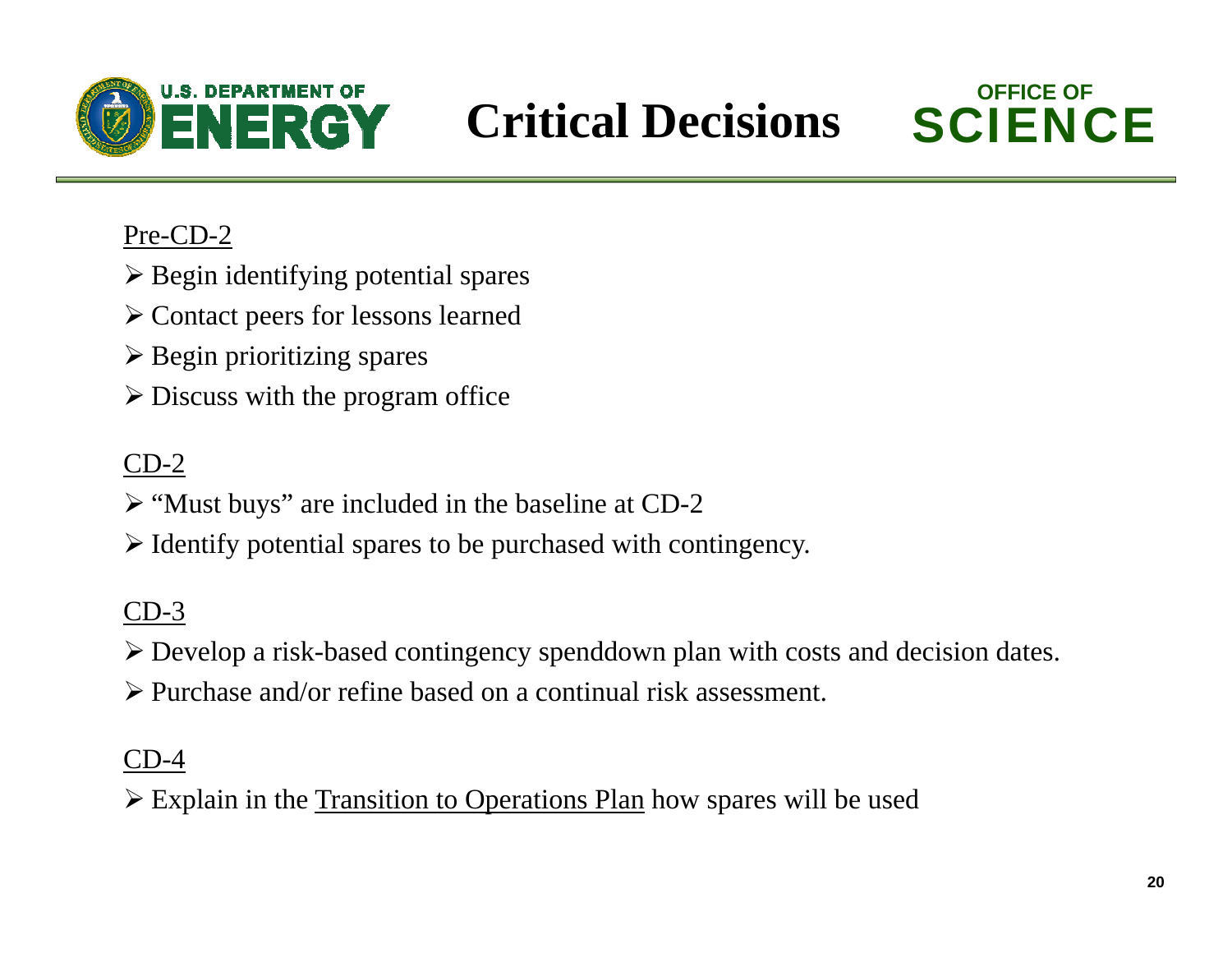



- Spares are consumables or unique components that are necessary for fabrication, commissioning, start up, and operations.
- $\geq 4$  classification
	- Project Spare
	- **Critical Spare**
	- Operational Spare
	- Economical Spare
- Ensure spares are reasonable and justifiable
- Consider a spares plan to support the selection
- Ensure there are sufficient spares for commissioning, start-up, and early ops.
- Ensure the appropriate funds (TEC or OPC)
- Associated funds should be **committed** for by **CD-4.**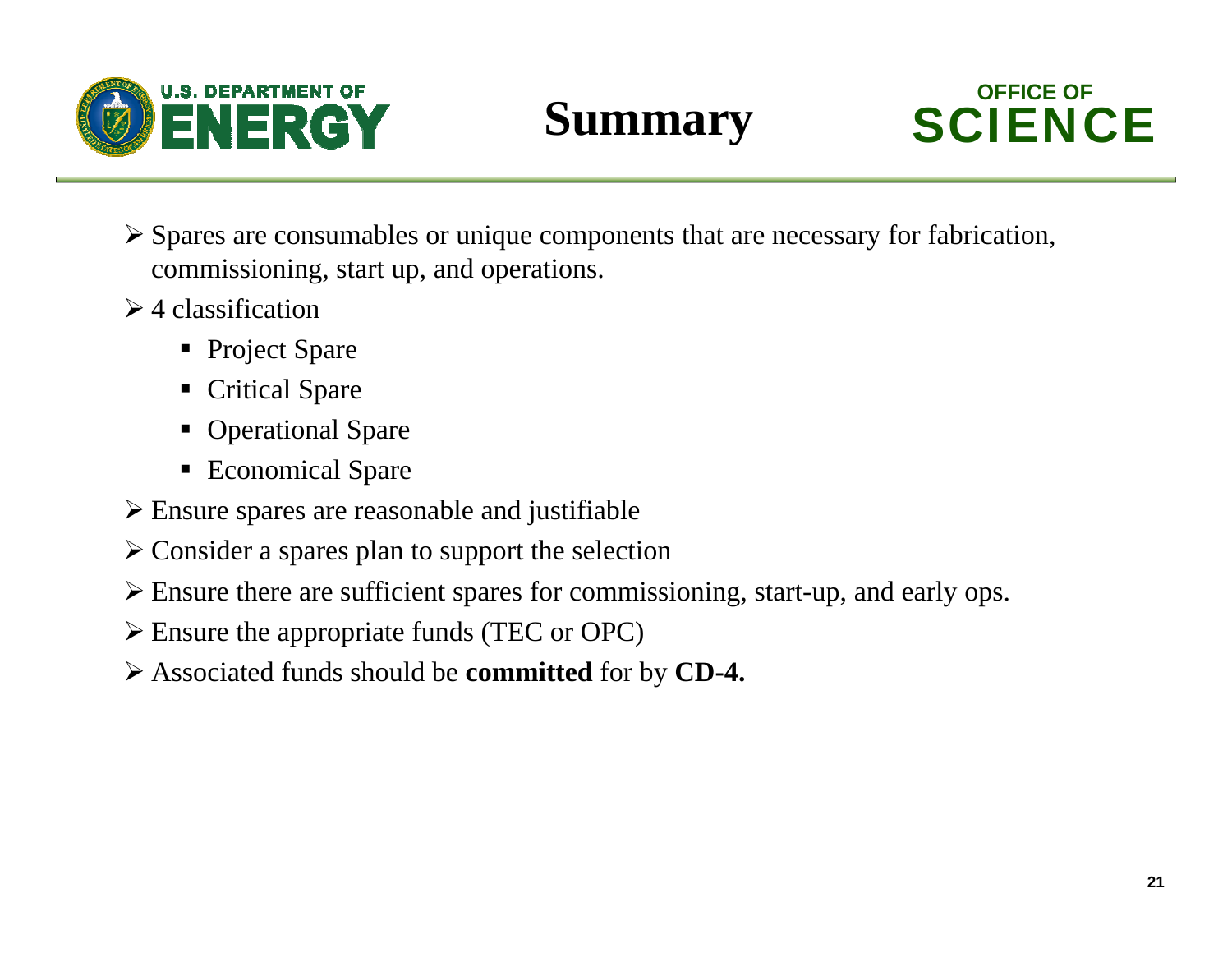



**Question:** Does the associated storage cost for the spare have to included in the project cost

**Answer:** That depends on when the storage occurs. If the spares are purchased early in the project, the cost of storage would be part of the project cost until the project ends. If the storage continues beyond the project, the cost would be paid by operations.

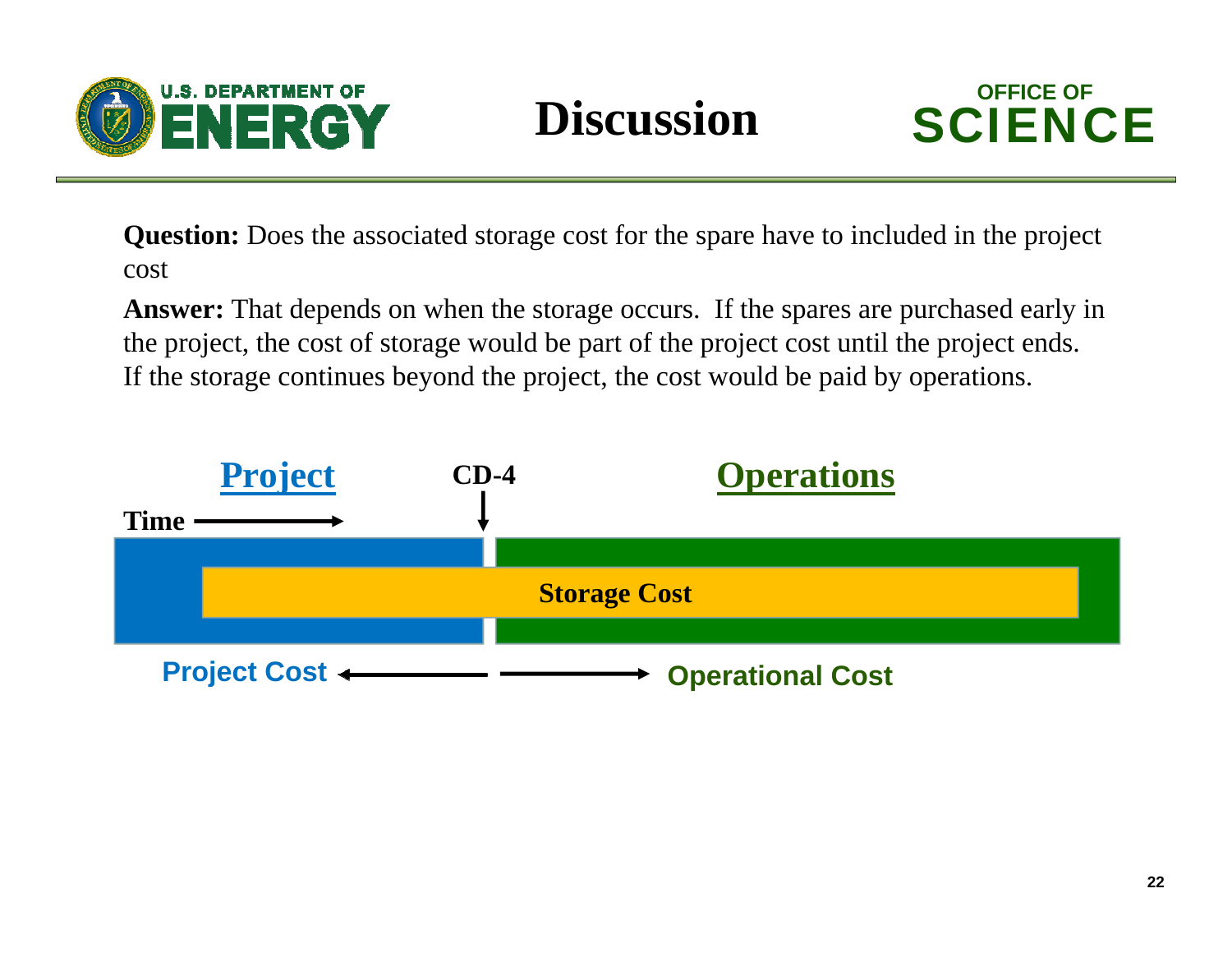



# **BACK UP SLIDES**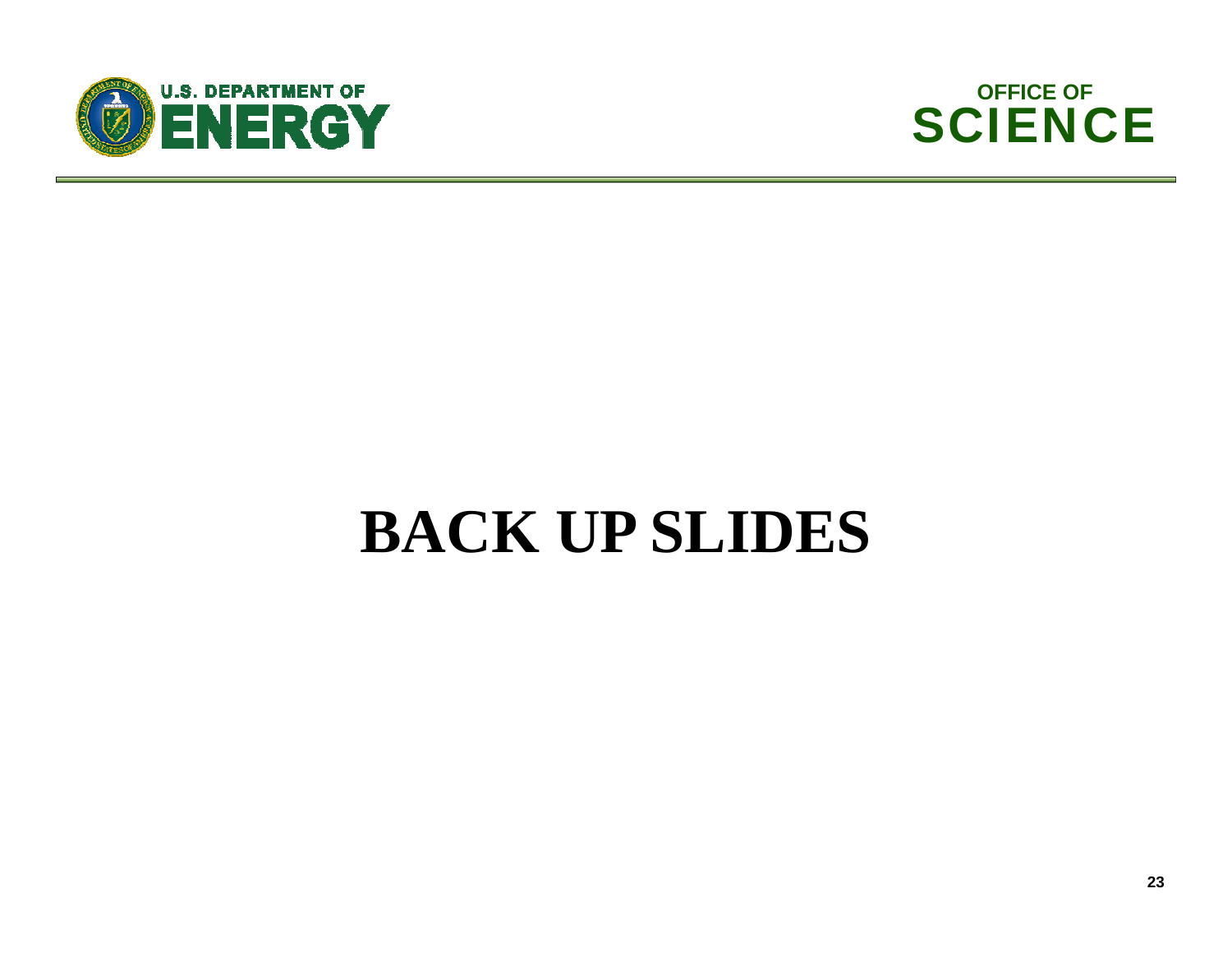- **Q:** TPC funds can be used for Project Closeout activities; however, there are circumstances where the situation is not clear. Can you provide more details on what costs are allowed for Project Closeout and what costs are not? For example, what if the project has met the KPPs, but has placed a contract for items before CD-4, but not delivered or paid until after CD-4?
- *A: The following examples are considered Project Closeout costs and can use TPC for these items after CD-4.*
	- *Performance/Quality Assurance Closeout such as completing punch list items, collecting and archiving project documents (QA, change controls, Project Execution Plans, etc.)*
	- *Financial Closeout such as ensuring all expenditures are accounted for and reconciled, and all expenditures are paid including settling any contract claims or legal liabilities.*
	- *Contract Closeout including providing a formal written notice of terminating or completing a contract. See also Financial Closeout above.*
	- *Equipment Disposition and Transfer—deposition or return of equipment or facilities (may include cost of cleaning/repairing equipment or facilities to original state).*
	- *Capturing Lessons Learned and drafting the Project Closeout Report.*
	- *Data Archiving—cost of collecting and archiving project documents and data.*
	- *Administrative Closeout—cost of performing all activities listed above and transferring any staff off the projects, completing personnel paperwork such as performance appraisals, etc.*

*Even with the examples and guidance above, there may still be instances where the situation may remain unclear, such as the purchase of items prior to CD-4, but delivery and payment after CD-4. For OPA, the decision on what is allowable or not would depend on the amount of funds being spent after CD-4. Spending TPC funds outside of CD-4 date (with the exception of closeout activities) appears questionable and OPA would consider the purchase example above not allowable. If confusion remains, OPA recommends the following:* 

- *If the fund is MIE or OPC, HQ should transfer the money to Operating Expense through the Work Authorization System.*
- *If the remaining funds are TEC, the remaining contingency may be returned or reprogrammed. See next page.*

The project need to make sure that there is sufficient fund to cover these costs and that project TPC is not exceeded.

#### **INFO FROM:** OPA FAQ, slide 38. July 27, 2015